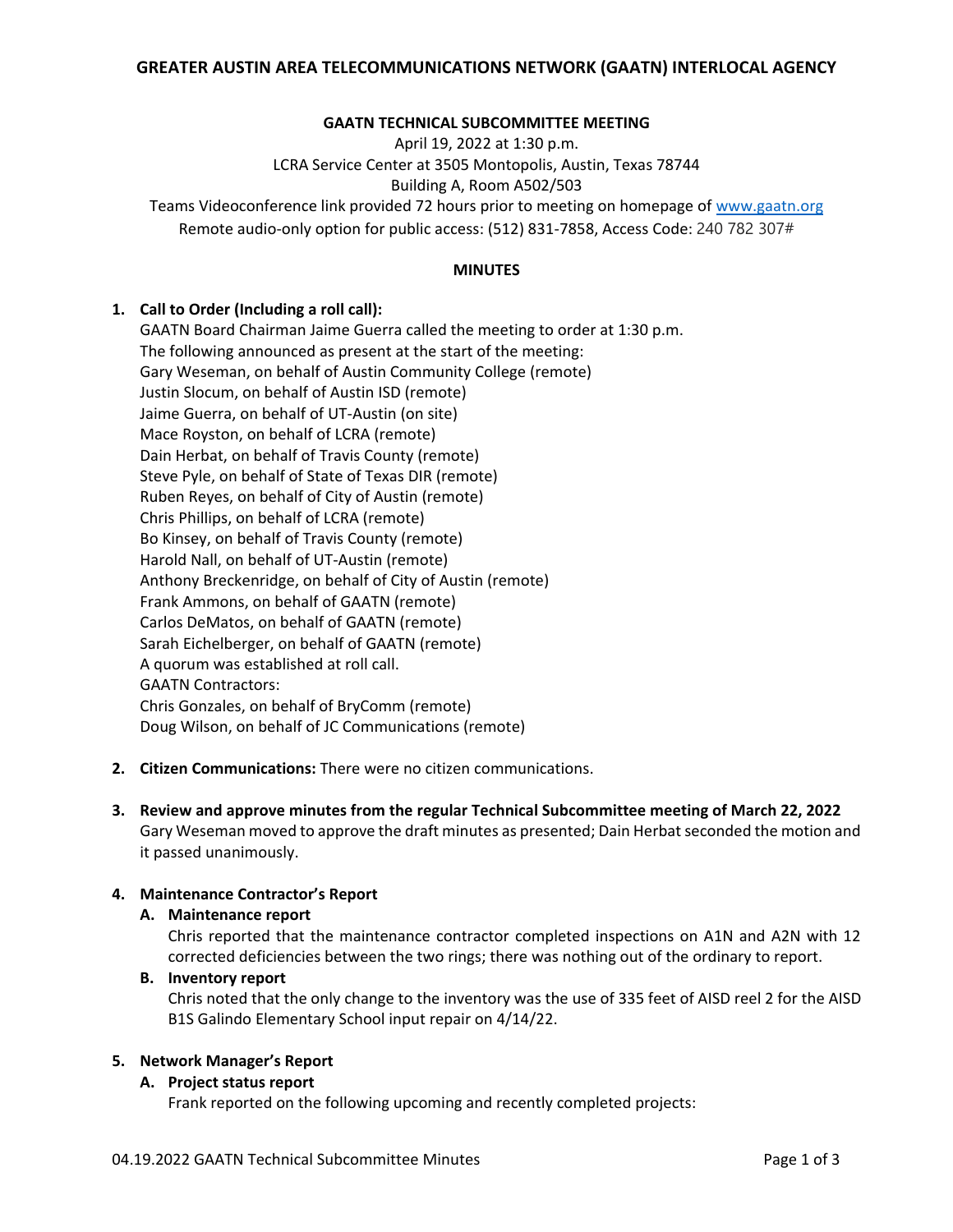- Frank reviewed each of the A1N projects that remain in detail while discussing submittal dates and timelines where applicable.
- A1N CPO Burnet Koenig overhead relocation completed 3/28
- DIR B2S TxDOT secondary new node install scheduled to complete 4/25

# **B. Network status report**

Frank reviewed the new incident that occurred on 3/14/22 at FM620 and Low Water Crossing. He said a truck struck and broke a GAATN pole and tore down the GAATN fiber over FM620. He noted that BryComm performed an emergency permanent repair on 3/17/22 and that management has filed a damage claim with the responsible party's insurance company and submitted all documentation. The total cost of the damage is approximately \$15k.

# **C. Job budget report**

Sarah said management is tracking 42 jobs totaling \$1.7 million. She noted that \$602k has been invoiced and \$1.1 million is encumbered.

### **6. Committee Chairperson's Update – discussion and possible action on:**

### **A. Seeking recommendation for UT to purchase six strands on B1N at a cost of \$29,516.52**

The Tech Committee reviewed the UT request to purchase six strands on B1N at a cost of \$29,516.52 through GAATN's Existing Unallocated Fiber Acquisition Policy (EUFAP). The committee reviewed the buffer tube assignment as well as the recommendation for the future buffer tube assignment when B1N is upgraded to 192-count fiber. Jaime Guerra moved to recommend for Board approval for UT to purchase six strands on B1N at a cost of \$29,516.52; Dain Herbat seconded the motion and it passed unanimously.

**B. Seeking recommendation for two new UT sites on C2S and B1N at Mansfield Dam entity-specific project at no cost to GAATN**

This agenda item was discussed in executive session under Texas Government Codes 551.089 and 418.181; upon reconvening in open session, Jaime Guerra moved to recommend for Board approval the two new UT sites on C2S and B1N at Mansfield Dam entity-specific project at no cost to GAATN; Steve Pyle seconded the motion and it passed unanimously.

- **C. Seeking recommendation for B1S Overhead/pole relocation at S. Lamar and Barton Skyway TxDOT required GAATN-funded project at a cost estimate of \$17k to be funded from the FY22 MAC budget** This agenda item was discussed in executive session under Texas Government Codes 551.089 and 418.181; upon reconvening in open session, Frank noted this project is required of GAATN by TxDOT and he will approve it under his spending authority. Jaime Guerra moved to recommend for approval the B1S Overhead/pole relocation at S. Lamar and Barton Skyway TxDOT required GAATN-funded project at a cost estimate of \$17k to be funded from the FY22 MAC budget; Steve Pyle seconded the motion and it passed unanimously.
- **D. Seeking recommendation for C1N Overhead relocation/span adjustments at 12000 FM969 TxDOT required GAATN-funded project at a cost estimate of \$6k to be funded from the FY22 MAC budget** This agenda item was discussed in executive session under Texas Government Codes 551.089 and 418.181; upon reconvening in open session, Frank noted this project is required of GAATN by TxDOT and he will approve it under his spending authority. Jaime Guerra moved to recommend for approval the C1N Overhead relocation/span adjustments at 12000 FM969 TxDOT required GAATN-funded project at a cost estimate of \$6k to be funded from the FY22 MAC budget; Steve Pyle seconded the motion and it passed unanimously.
- **E. Notification of GAATN B1S, B2S and Level 3 relocation at Burleson and Montopolis developerfunded project at no cost to GAATN**

This agenda item was discussed in executive session under Texas Government Codes 551.089 and 418.181; upon reconvening in open session, there was no additional discussion held or action taken.